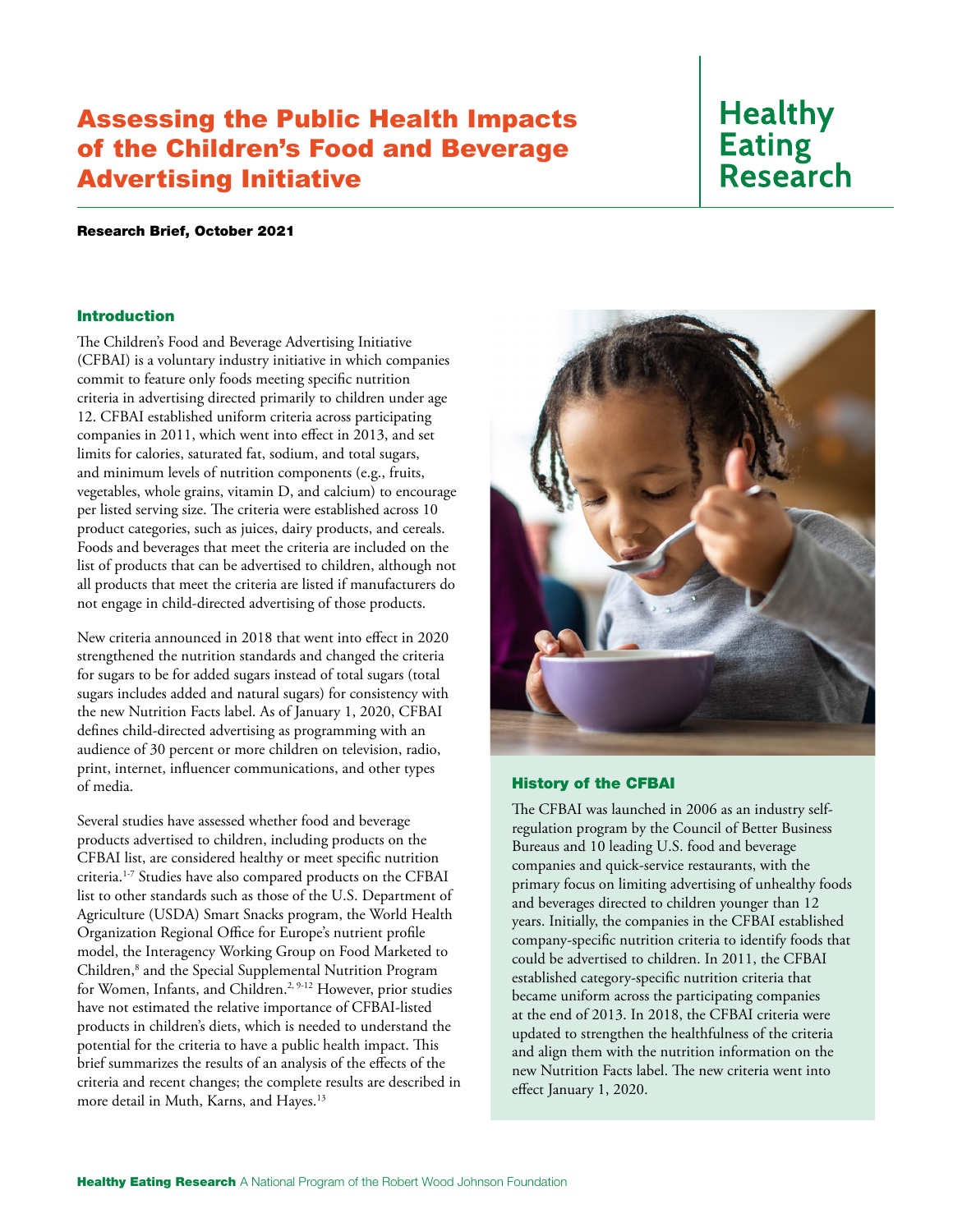### Analysis Approach

To conduct the analyses, IRI Consumer Network's householdbased scanner data, which represents food purchases from all types of retail stores by a panel of households, were matched with nutrition label data for 2017. Similar to a 2012 Federal Trade Commission (FTC) study,<sup>1</sup> data from 2017 (prior to the announcement of the new standards) were used as a baseline for assessing the potential effects of reformulation to meet the new 2020 criteria. Data were extracted from the household purchases represented in the Consumer Network data on the number of items purchased and total price paid by households with children 0 to 8 years for CFBAI-listed products and similar substitute products. Those products were produced by Campbell Soup Company; Conagra Brands, Inc.; Danone North America, PBC; General Mills Inc.; Kellogg Company; The Kraft Heinz Company; Nestlé USA; PepsiCo, Inc.; Post Food, LLC; and Unilever United States. Other food and beverage manufacturers that are included on the CFBAI list, but do not engage in child-directed advertising, as defined by the CFBAI, were not included in the analysis. These include American Licorice Company; The Coca-Cola Company; Ferrero USA, Inc.; The Hershey Company; Keurig Dr Pepper, Inc.; Mars, Incorporated; and Mondelēz Global, LLC. For the analysis, substitute products were identified as those that households could readily substitute for CFBAI-listed products, that is, products that were the same brand as listed products but were a different type, flavor, or variety. Although the identified substitute products are very similar to CFBAI-listed products, they do not meet the CFBAI criteria because of differences in formulation.

Using the Consumer Network data, nutrition label data, and average consumption amounts by gender and age from "What We Eat in America,"<sup>14</sup> analyses were conducted to (1) measure the total contribution of packaged food and beverage products on the baseline 2017 CFBAI list to calories, saturated fat, sugar, fiber, and sodium in foods purchased from retail stores; (2) calculate the change in the contributions of those products to calories and other nutrients in household food purchases if manufacturers reformulated them to meet the 2020 criteria and purchasing patterns remain unchanged; and (3) determine the relative importance of similar substitutes not included on the CFBAI list. The Consumer Network data include all purchases made for the household; therefore, consumption estimates were calculated for all members of the household and converted to a per-person basis.

## The Evidence

The changes in the CFBAI criteria in 2020 were primarily for reductions in sodium and added sugars, although reductions in added sugars could also translate into reductions in calories depending on the formulation. The change in the criteria did not directly affect dietary fiber, but the requirements for whole grains could have had an indirect effect. Key results of the analyses are as follows:

- The number of products on the CFBAI list included an estimated 696 unique products in 2017. These products accounted for about 1% of calories, 0.5% of saturated fat, 1.3% of added sugars, 1.0% of sodium, and 1.6% of dietary fiber in purchases by households with children 0 to 8 years of age, based on average consumption amounts from "What We Eat in America."14 Differences across income groups and race and ethnicity were relatively minor.
- About 21% of products on the list as of 2017 would have needed to be reformulated to meet the 2020 criteria for calories, saturated fat, added sugars, or sodium. If companies had been using the 2020 criteria in 2017, reformulation of these products would have resulted in reductions of 2.4% for added sugars, 0.8% for calories, and 1.2% for sodium in purchases of foods by households with young children (see **Table 1**).
- A total of 818 substitute products produced by the same manufacturers—but comprising different types, flavors, or varieties than CFBAI-listed products—were identified in the analysis. Overall, substitute products represent a larger percentage of unique products (54%), number of items purchased (57%), and cost of purchases (52%) than CFBAIlisted products, thus indicating their somewhat greater importance in manufacturer product portfolios. However, we detected no substantial differences in product pricing between CFBAI-listed and substitute products.
- A loophole that allows companies to advertise some products but not others within a brand family is a real concern, because it is difficult to discern which specific products among similar products produced by each manufacturer are on the CFBAI list (see examples in **Table 2**), particularly because there is no indication of listed products on product labels or shelf tags.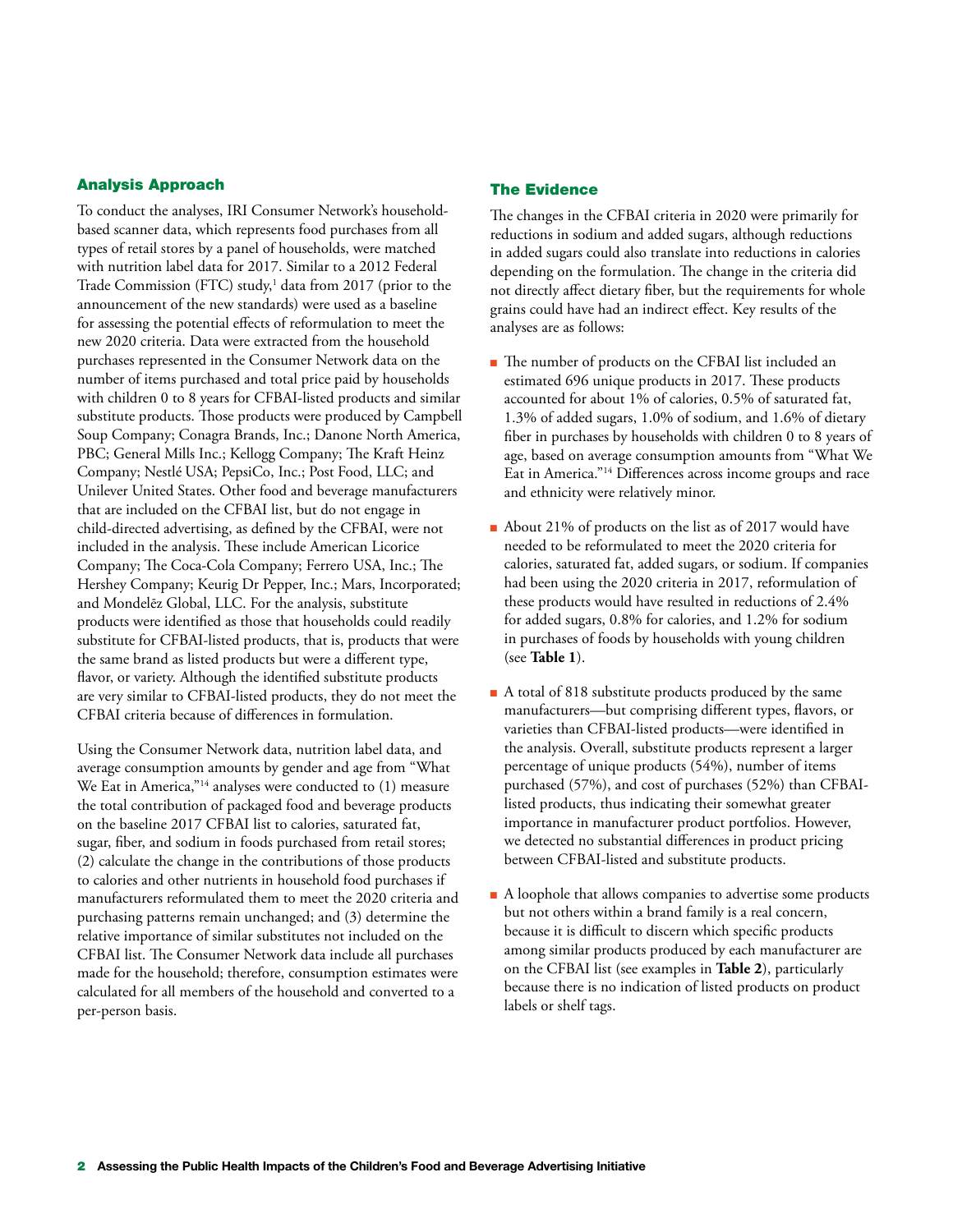*Table 1.*

Per-Person Nutrients in Purchased CFBAI-Listed Products: Baseline Values Versus Potential Improvements from Reformulation

|                                          | Average for Households with Children 0 to 8 Years |
|------------------------------------------|---------------------------------------------------|
| Calories (number per person per day)     |                                                   |
| 2017 baseline                            | 22.016                                            |
| Reformulated to meet new criteria        | 21.836                                            |
| Absolute change                          | $-0.180$                                          |
| % change                                 | $-0.82%$                                          |
| Saturated fat (grams per person per day) |                                                   |
| 2017 baseline                            | 0.1364                                            |
| Reformulated to meet new criteria        | 0.1361                                            |
| Absolute change                          | 0.0003                                            |
| % change                                 | $-0.22%$                                          |
| Added sugars (grams per person per day)  |                                                   |
| 2017 baseline                            | 1.410                                             |
| Reformulated to meet new criteria        | 1.377                                             |
| Absolute change                          | $-0.033$                                          |
| % change                                 | $-2.34%$                                          |
| Sodium (milligrams per person per day)   |                                                   |
| 2017 baseline                            | 32.597                                            |
| Reformulated to meet new criteria        | 32.204                                            |
| Absolute change                          | $-0.393$                                          |
| % change                                 | $-1.21%$                                          |

Note: Per-person values were calculated as adult equivalents, assuming 2,000 calories per person per day. Source: Authors' calculations using IRI Consumer Network household scanner data for households with children 0 to 8 years old, IRI nutrition data, and nutrition data provided by the Rudd Center.

#### *Table 2.*

Examples of CFBAI-Listed and Similar Substitute Products

| <b>CFBAI Listed (2017)</b>                     | <b>Similar Substitutes</b>                             |
|------------------------------------------------|--------------------------------------------------------|
| Kraft Original Flavor Macaroni & Cheese Dinner | Kraft Deluxe Original Cheddar Macaroni & Cheese Dinner |
| Kellogg's Eggo Frozen Homestyle Waffles        | Kellogg's Eggo Blueberry Waffles                       |
| Pepperidge Farm Goldfish, Cheddar              | Pepperidge Farm Goldfish, Parmesan                     |
| Dannon Creamy Lowfat Yogurt, Strawberry        | Dannon Lowfat Yogurt, Fruit on the Bottom, Strawberry  |
| General Mills Original Lucky Charms Cereal     | General Mills Lucky Charms Honey Clovers Cereal        |

Source: Derived from the 2017 CFBAI product list and company websites.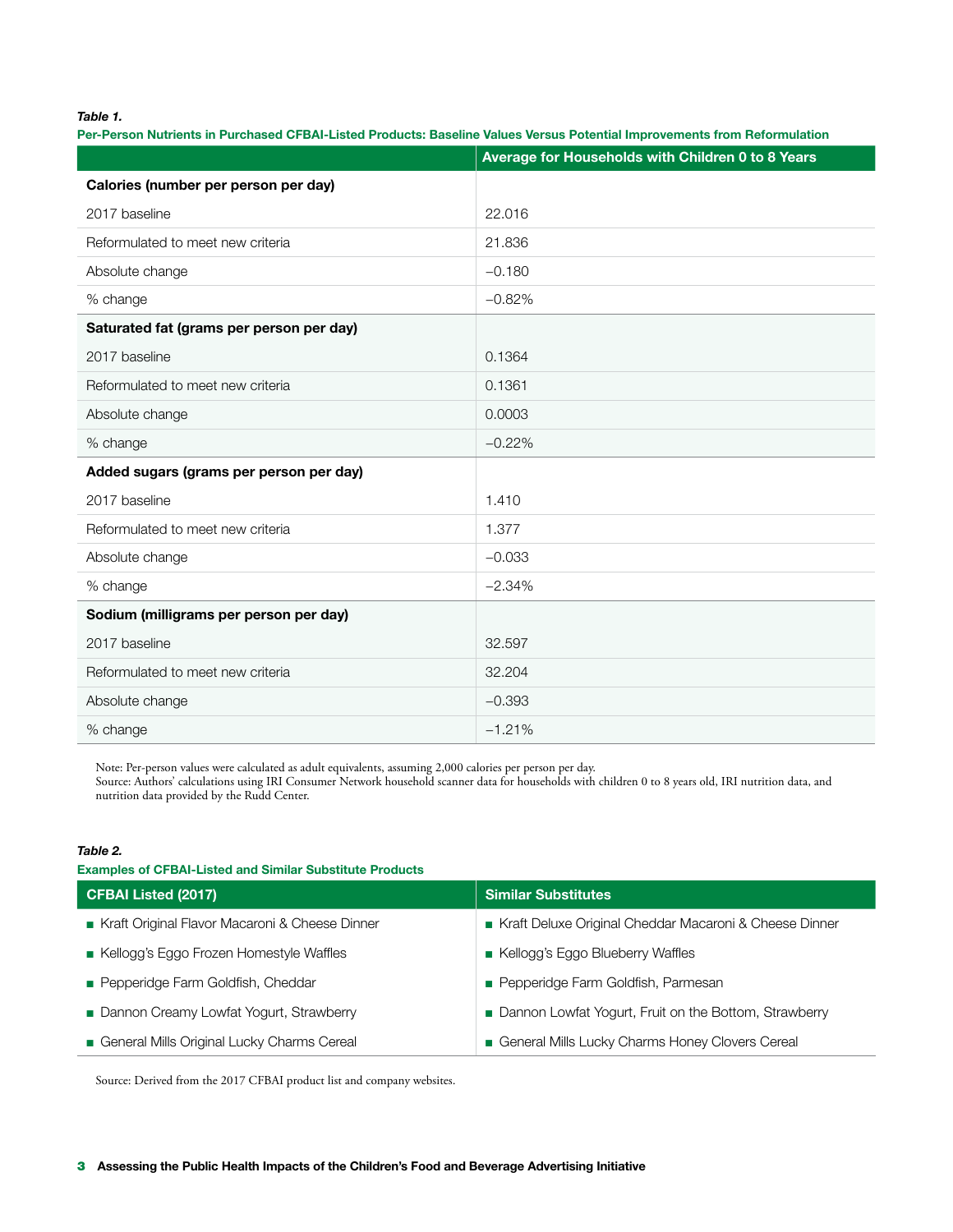## Conclusion

This study used purchase and consumption data to calculate the baseline contribution of foods and beverages, targeted in a voluntary industry initiative, to calories and specific nutrients. It also assessed whether proposed changes could have a meaningful effect on dietary quality and thus public health. The results show that the number of products on the CFBAI list is not substantial and accounts for about 1% of calories purchased by households with children 0 to 8 years of age. Thus, most foods purchased by households with young children are not covered by the CFBAI. Differences in purchases across income groups and race and ethnicity are relatively minor. Reformulation of products on the list as of 2017 to meet the 2020 criteria would have resulted in discernible changes in calories, added sugars, and sodium in each product. However, because these products comprise a relatively small portion of purchases, the public health significance is limited. Expanding the list of products, particularly to include more products within brand families included on the list, could increase the potential health benefits of the criteria.

The analysis also found that the loophole that allows companies to advertise some products but not others within a brand family is a real concern. Advertising and promotion of products within a brand family that meet the criteria could spill over and affect purchase decisions for other products that do not meet the criteria. Furthermore, the CFBAI is designed to guide company, rather than consumer, behavior; therefore, there is no indication to consumers about whether individual products are listed products. Products that are on the CFBAI list are not noted as such on product labels or shelf tags. Prior research has shown that creating clear signal for consumers indicating a nutritionally improved product can be effective.15

### Policy Implications

The CFBAI provides a useful case study for assessing whether a voluntary industry initiative can be assumed to have a true public health impact or rather act to generate a healthfulness halo effect (i.e., creating the perception of healthfulness) on a participating manufacturer's products, encouraging consumption of both products included in the agreement and similar products that could substitute for those products. The results of the analysis are relevant to ongoing work by public health organizations to help facilitate and evaluate voluntary industry initiatives to improve the healthfulness of foods and beverages.16 Despite the popularity of food from full- and quick-service restaurants, food purchased at grocery and other stores for home preparation still makes up the major share of calories in the American diet;<sup>17</sup> this is particularly true for lowerincome households. With the stay-at-home orders and closures of schools, offices, and restaurants due to the COVID-19 pandemic, consumption of foods purchased from stores increased substantially, thus further increasing its importance.

The results of this study also indicate the need for organizations that broker voluntary industry agreements, such as Partnership for a Healthier America and Alliance for a Healthier Generation, to ensure that the design of new agreements results in a positive public health impact. For example, future agreements could use purchase, sales, or consumption data to calculate the baseline contribution of foods and beverages included in the agreement to calories or specific nutrients and to assess impact of potential changes. The results of this type of analysis could be used to guide the choice of specific targets to ensure that the changes would have a meaningful effect on dietary quality and thus public health. The food and beverage industry has indicated it wants to be part of the solution in addressing obesity and nutrition-related disease,<sup>18</sup> but meaningful targets must be established for this to occur.

The results could also be of interest to CFBAI and the participating companies as they consider future updates in the criteria, including whether all products in a brand family are required to meet the criteria. Finally, the results may be of interest to the FTC because it previously analyzed the impacts of the CFBAI, before the CFBAI established uniform criteria in 2011, as part of its efforts to examine changes in food marketing to children.<sup>1</sup> The FTC can encourage companies to strengthen their policies to ensure that the products they advertise to children promote a healthy diet and increase consumer awareness regarding practices used to market food to children.

### Acknowledgments

Prepared by Mary K. Muth, MS, PhD, and Shawn A. Karns, BA, RTI International.

Peer review was provided by Lori Dorfman, DrPH, MPH, Director, Berkeley Media Studies Group, and Margo Wootan, DSc, President, MXG Strategies.

We thank Joanne Guthrie of the U.S. Department of Agriculture, Economic Research Service, for advising on the study and for coordinating access to the IRI Consumer Network household purchase data under a third-party agreement. The findings and conclusions in this study are those of the authors and should not be construed to represent any official U.S. Department of Agriculture or U.S. government determination or policy.

We also thank Jennifer Harris, Professor, Rudd Center for Food Policy & Obesity, University of Connecticut, and Maria Romo-Palafox, Assistance Professor, Nutrition and Dietetics, St. Louis University, for providing a dataset of nutrition values for CFBAI-listed products in 2017. In addition, we thank the members of the Healthy Eating Research advisory group— Jennifer Harris, Vivica Kraak, Tracy Fox, Lisa Powell, Marlene Schwartz, and Shuwen Ng—for providing advice and guidance on the analysis approach in the early stages of the project.